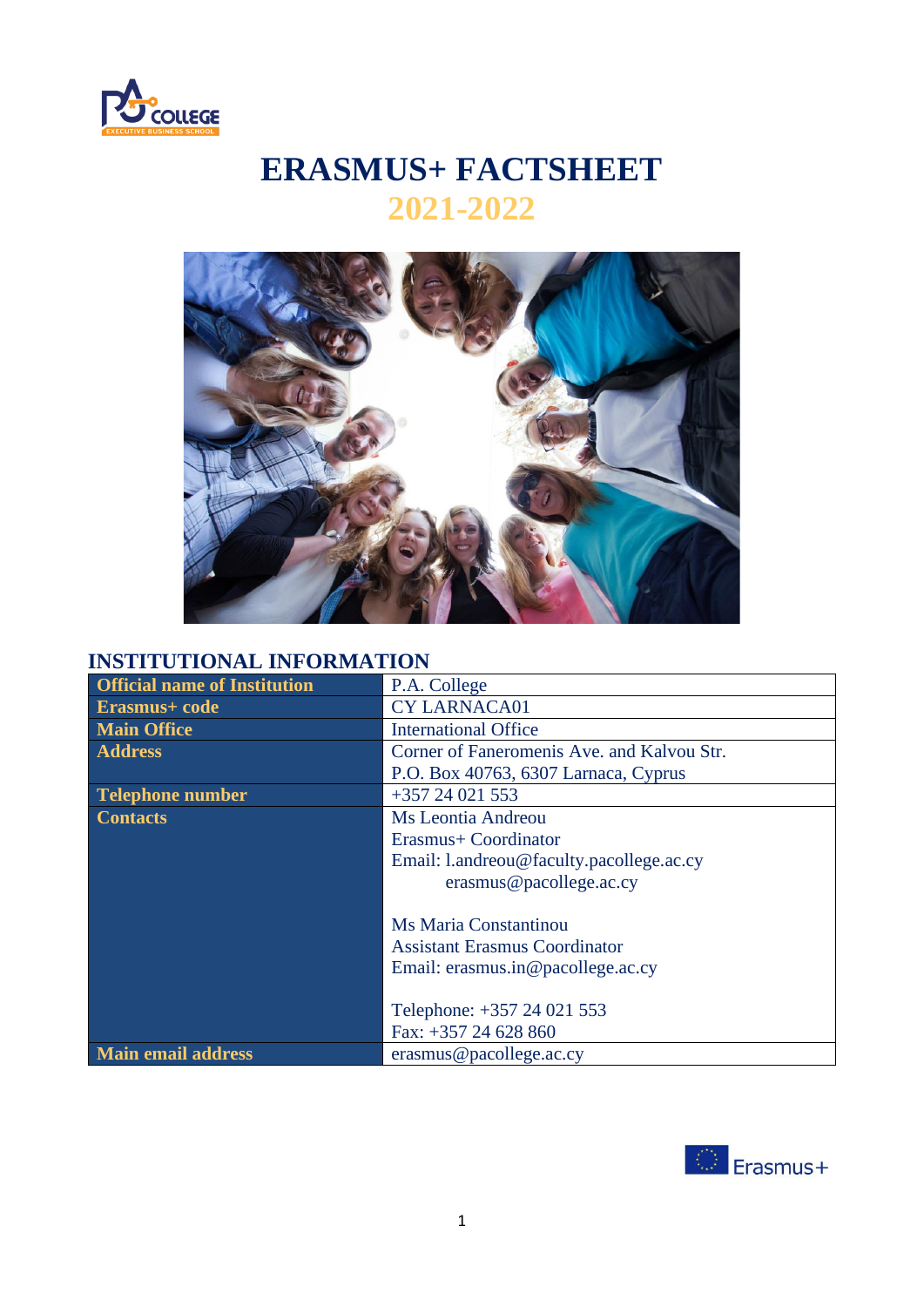# **ACADEMIC CALENDAR 2021-2022**

| <b>Semester begins:</b> | 04 October 2021                    |
|-------------------------|------------------------------------|
| <b>Christmas Break:</b> | 18 December 2021 - 09 January 2022 |
| <b>Classes end:</b>     | 21 January 2022                    |

#### **Spring Semester**

| <b>Semester begins:</b> | <b>14 February 2022</b>     |
|-------------------------|-----------------------------|
| <b>Easter Break:</b>    | 16 April 2022 - 01 May 2022 |
| <b>Classes end:</b>     | 27 May 2022                 |

#### **ERASMUS+ APPLICATION AND ADMISSION**

Business Administration Department

Business Computing Department

**Apply to International Relations Office**

#### **Documents required (in English):**

- Completed application form
- Learning Agreement
- Transcript of Records
- Copy of Passport/ID
- Two passport-sized photographs

Please return completed application form to **[erasmus.in@pacollege.ac.cy](mailto:erasmus.in@pacollege.ac.cy)**

| <b>Mobility Type</b>     | <b>Application Deadline</b>                   |
|--------------------------|-----------------------------------------------|
| <b>Incoming Students</b> | 12 November 2021 (for Spring Semester 2022)   |
|                          | 30 June 2022 (for Fall Semester 2022)         |
| <b>Incoming Staff</b>    | 30 June 2022 (for the following academic year |
|                          | 2022-2023)                                    |
| <b>Outgoing Students</b> | 15 October 2021 (for Spring Semester 2022)    |
|                          | 08 April 2022 (for Fall Semester 2022)        |
|                          |                                               |
| <b>Outgoing Staff</b>    | 15 July 2021 (for the academic year 2021-     |
|                          | 2022)                                         |

#### **ERASMUS+ STUDENTS**

If you come to P.A. College on an Erasmus+ Programme, tuition, examination costs and membership of the Students' Union will all be included with no additional cost.

### **AVAILABLE PROGRAMMES**

You can find a full list of our programmes in our Prospectus 2020-2021. You can download this from our website. A full list of courses per semester will be available to you upon request.

#### **ACCOMMODATION**

The College also supports students in finding accommodation through several agencies.